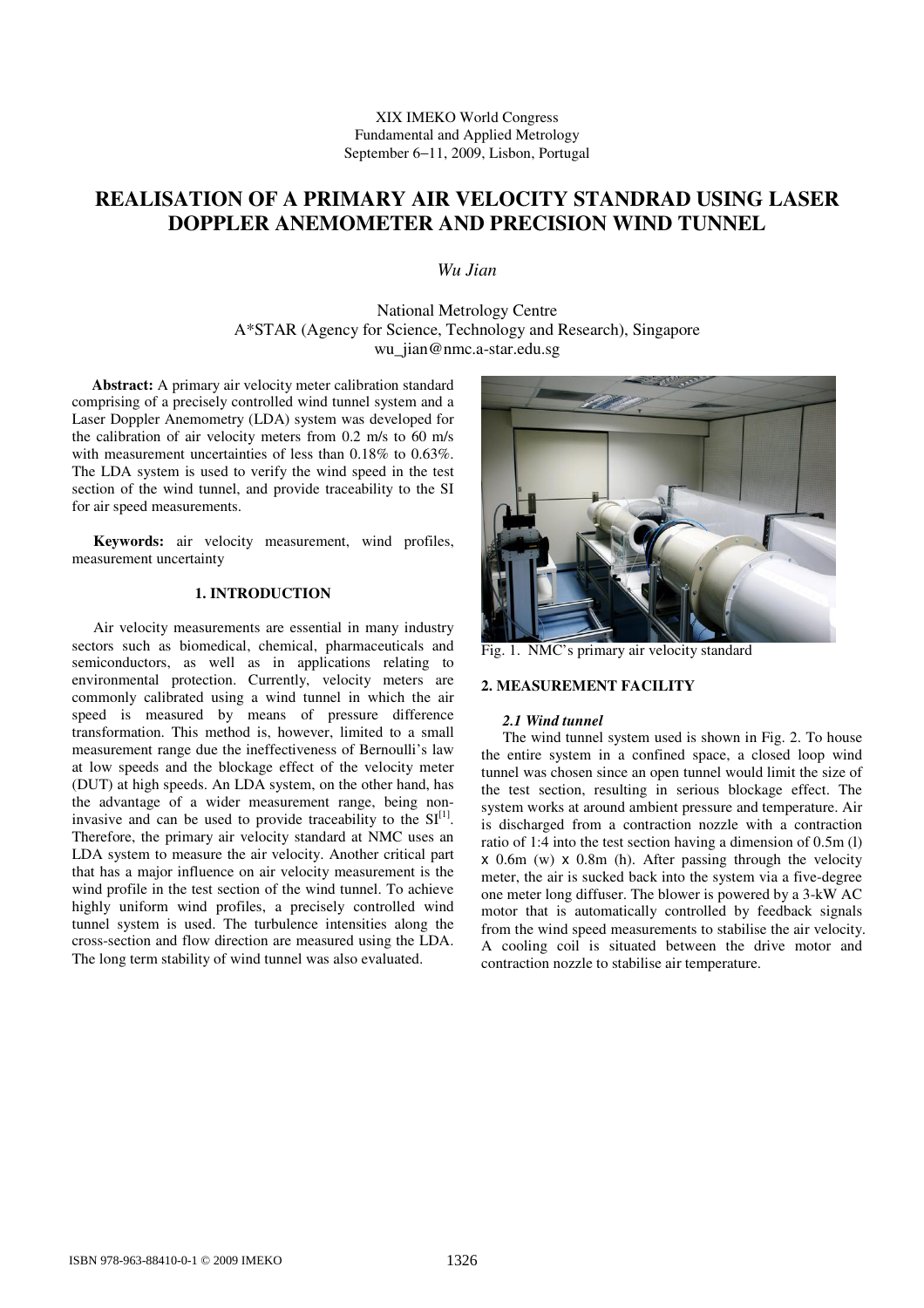

Fig. 2. Schematic drawing of the wind tunnel

## **3. RESULTS AND DISCUSSION**

## *2.2 LDA system*

The LDA system measures wind speed by detecting the moving speed of particles carried by the wind. The commercially available LDA system, the FlowLite made by DANTEC, has a wavelength of 532 nm and continuous output power of 200 mW. The optical probe for air speed detection is mounted on a 3D traversing system with the maximum travelling distance of 1.1 m and 0.1 mm resolution, and is capable of scanning the entire test section.

The LDA system has been calibrated against a flywheel with the known rotating speed and radius<sup>[2][4]</sup>. The expanded uncertainty of the calibration was 0.07%.



Fig. 3. Wind profile of 10 m/s

#### *3.1 Characterisation of wind profiles*

Measurements of wind profiles were made from 0.2 to 60 m/s. The 10 m/s wind profile, measured at downstream positions about 100 mm away from outlet edge of the nozzle, is shown in Fig. 3. The uniformity of wind velocity within the top-hat circular area is within  $\pm$  0.012 m/s.

The cross-section wind profiles measured for other speeds are shown in Fig. 4, which shows that the uniformity at the top-hat areas are better than  $\pm$  0.002 m/s to 0.2 m/s as expected.



60m/s

The velocity changes in the horizontal direction were measured along with the axial line of nozzle as shown in Fig. 5. The speed changes were found to be from 0.01m/s to 0.3 m/s.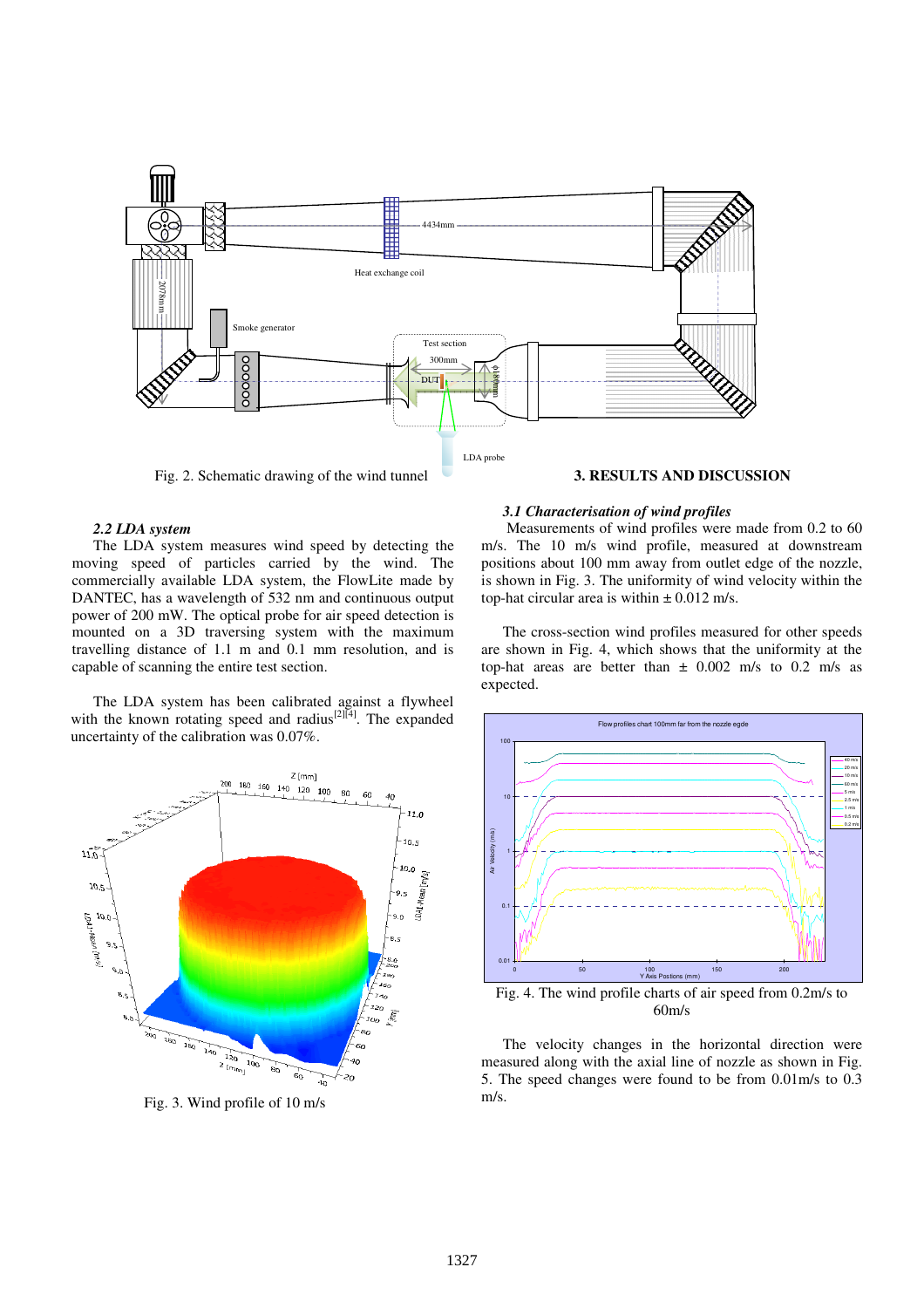

Fig. 5. Speed variation along the horizontal direction

#### *3.2 Measurement uncertainty*

Air velocity measurement using the system described above is a combined effect of: measured velocity from the LDA, uniformity of wind profiles, and meter blockage effect<sup>[3][5]</sup>. Air speed of anemometer  $V_{\text{DUT}}$  can therefore be expressed as:

$$
V_{DUT} = V_{LDA} * C_w * C_b + Error \tag{1}
$$

Where,  $V_{LDA}$  denotes the measured velocity by LDA;  $C_w$  is the corrections factor due to the turbulence intensity of wind profiles and flow-field distribution as well as the long term stability of wind tunnel;  $C_b$  is the correction factor due to meter blockage effect. The measurement uncertainty of air velocity can thus be expressed as:

$$
u(v)/v = ((u(V_{LDA})/V_{LDA})^2 + (u(C_w)/C_w)^2 + (u(C_b)/C_b)^2 + (u(\text{OUT})/DUT)^2)^{1/2}
$$
\n(2)

#### *3.2.1 Turbulence intensity*

The turbulence intensity was evaluated using the LDA and a 2D ultrasonic velocity meter. The LDA measured the velocity variations along the wind directions while the 2D ultrasonic meter was employed to detect changes in flow direction.

The turbulence intensity of wind tunnel scanning along the central surface of the test section at speed of 10 m/s is shown in Fig. 6. The average turbulence intensity within the 80% effectively working boundaries is 0.012 m/s.





**z** is the vertical positions at the central surface of test section. **LDA1-RMS** (Root Mean Square) is the turbulence intensity effect detected by LDA

The turbulence intensities at other velocities, which were detected by LDA, are shown in Fig. 7. The intensities across whole measurement range are less than 0.045 m/s.



Fig. 7. Turbulence intensity of wind tunnel

### *3.2.2 Longer-term stability*

The wind flow speed in the tunnel is automatically controlled using the feedback signals from the measurement of pressure drop across the nozzle. Its stability at the test section was investigated using the LDA at the reference position – 100 mm away from the edge of nozzle outlet. Various air velocities in the range of 0.2 m/s to 60 m/s were tested. The stability charts for 30 m/s and 0.2 m/s are shown in Fig. 8 and Fig. 9.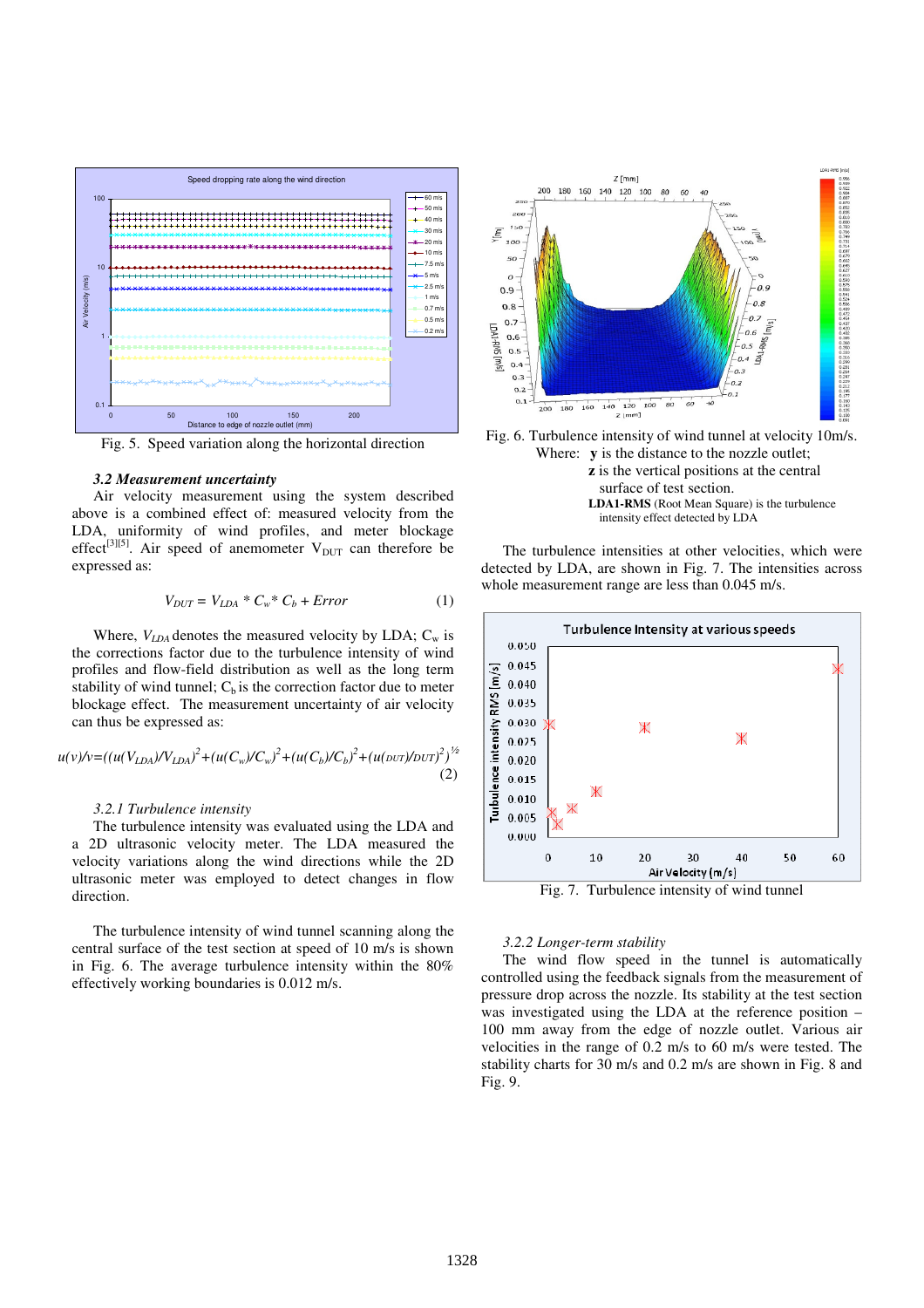

Fig. 8. The long-term stability of wind velocity at 30m/s



Fig. 9. The long-term stability of wind velocity at 1m/s

No obvious drift was found during the one hour test for each speed. The standard deviations of instability from velocities from 10 m/s to 60 m/s were in range of 0.009% to 0.013%, which is less than the effect due to the air turbulence. It is however found that the instability for velocity less than 1 m/s could be as high as 1% shown in Fig. 8. This was because of insufficient resolution of the pressure indicator which was used as the feedback signal to control fan speed. The affection due to fluctuation at the range below 1m/s was minimised to 0.05% or less through instantly correct the drift by using a hotwire anemometer.

#### *3.2.3 The blockage effects due to meter under test*

Since the wind tunnel test section has a confined volume, measurements obtained from the wind tunnel tests do not resemble those obtained from infinitely spaced boundaries, and the blockage effects of anemometers cannot be neglected. The correction factors have been applied to the measurement results which depend on the ratio of static blockage area to the cross-section area of the nozzle outlet as well as the penetration rate of the anemometers.

Most hotwire anemometers have the blockage area ratio between 0.01 and 0.03. An anemometer shown in Fig. 10 was analysed at velocity 10 m/s with the position at 100 mm away from nozzle outlet. The result is illustrated in Fig. 11. The correction was found to be less than 0.08 m/s when measurement points of LDA in front of the anemometer are about 30 mm. The correction is insignificant compared to the measurement results when the LDA measuring position is at 50 mm or more away from anemometer.



Fig. 10. Verification of velocity blockage effects using an anemometer



Fig. 11. The blockage effects of an anemometer at 10m/s.

Besides the hot wire anemometer, high blockage rate meters were also analysed using the same method. A cup air velocity meter as shown in Fig. 12 has the blockage rate of 0.12 to the nozzle outlet area. The result is given in Fig. 13

The correction was applied using Makell's blockage equations and found to be as large as 3% for measurements at 50 mm in front of the anemometer. This was also confirmed by the LDA scanning results as shown in Fig. 13. The uncertainty of the correction value was 0.07%. Furthermore analysis using CFD (Computational Fluid Dynamics) simulations found the similar results.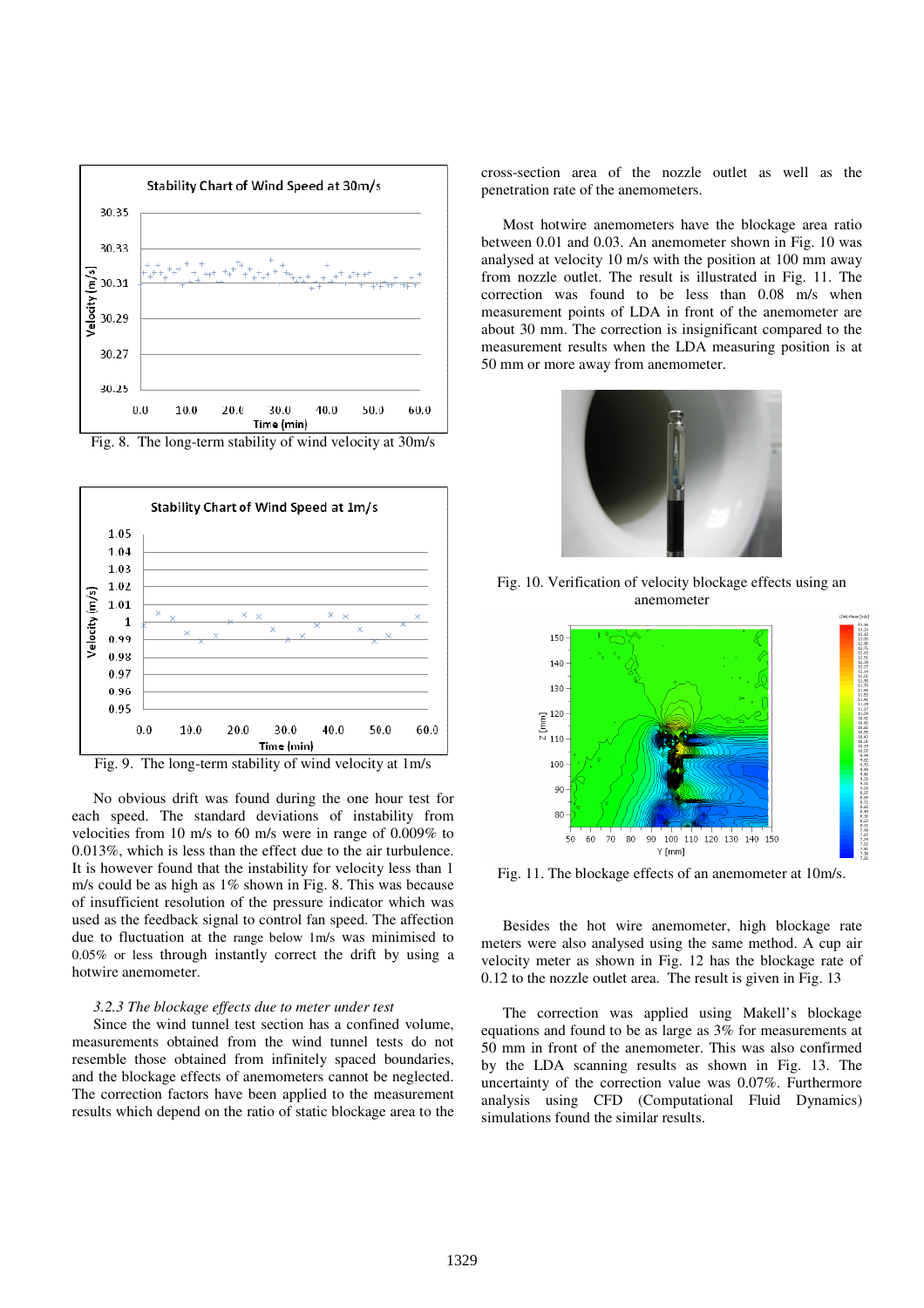

Fig. 12. Verification velocity blockage effects by using cup anemometer.



Fig. 13. The blockage effect of the cup anemometer



# *3.2.4 Summary of uncertainty*

Table 1 lists the source and values of the uncertainties. As shown in the table, the major uncertainty of the air velocity standard is due to the wind tunnel and anemometer blockage effects. The long term stability of the wind tunnel was also checked with LDA at each of the calibration speed and found to be within 0.05% or better. The uncertainty due to correction for the blockage effects can be limited to within 0.07%. The expanded measurement uncertainty is 0.63% or less depending on the range to be calibrated.

# **4. CONCLUSION**

The primary air velocity standard setup was found to be capable of calibrating air velocity meters in the range of 0.2 m/s to 60 m/s. The expanded measurement uncertainty was shown to be within 0.18% to 0.63% after considering all the major influences from both the LDA and wind tunnel. The turbulence intensity, wind field distribution and long term stability of wind tunnel were characterised. Results of blockage effect can also be adopted for the future calibrations.

Table 1. Components and values of measurement uncertainty

| Source                                                  |                                                                         | <b>Relative standard</b><br>uncertainty<br>$u(x_i)/xi(\%)$ |       |
|---------------------------------------------------------|-------------------------------------------------------------------------|------------------------------------------------------------|-------|
|                                                         |                                                                         | Min                                                        | Max   |
| Wind Speed<br>measurement<br>by LDA                     | Calibration                                                             | 0.035                                                      | 0.035 |
|                                                         | Repeatability                                                           | 0.005                                                      | 0.005 |
| The turbulence intensity                                |                                                                         | 0.06                                                       | 0.25  |
| Uneven<br>distribution<br>of wind field                 | Horizontal directions<br>working distance<br>$\sigma f$<br>(a<br>100mm) | 0.01                                                       | 0.05  |
|                                                         | Vertical directions<br>(a work circular area with<br>diameter of 50mm)  | 0.02                                                       | 0.05  |
| The determination of blockage effects of<br>meters      |                                                                         | 0.01                                                       | 0.07  |
| The long term stability of wind tunnel                  |                                                                         | 0.01                                                       | 0.05  |
| <b>DUT</b>                                              | Repeatability                                                           | 0.02                                                       | 0.05  |
|                                                         | Resolution                                                              | 0.01                                                       | 0.01  |
| <b>Expanded uncertainty</b><br>with coverage factor k=2 |                                                                         | 0.17                                                       | 0.63  |

# **ACKNOWLEDGMENTS**

The author would like to thank Chua Hock Ann and Dr. Xu Gan for their comments and valuable suggestions to this article. He also wishes to thank Tay Teck Hwa for his help on collecting data for this work.

# **REFERENCES**

- [1]. The air speed calibration at the national institute of standards and technology. N.E. Mease, W.G. Cleveland, Jr., G.E.Mattingly, and J. M. Hall. Technical document of Fluid Flow Group of NIST.
- [2]. Air velocity sensor calibration intercomparison using LDA as the standard. Sanchez J .R, Harald Müller, Care Isabelle, Van Cordier, Seynhaeve J.M.  $12<sup>th</sup>$  Int'l sym on application laser technique to fluid mechanics, 2004.
- [3]. Final Report on the CIPM Air Speed Key Comparison (CCM.FF-K3). Yoshiya Terao, Mijidert van der B, T.T.Yeh and Harald Müller.
- [4]. New primary standard for air speed measurement at NIST, Vern E. Ben, 1999 NCSL workshop and symposium, Pg 413~421